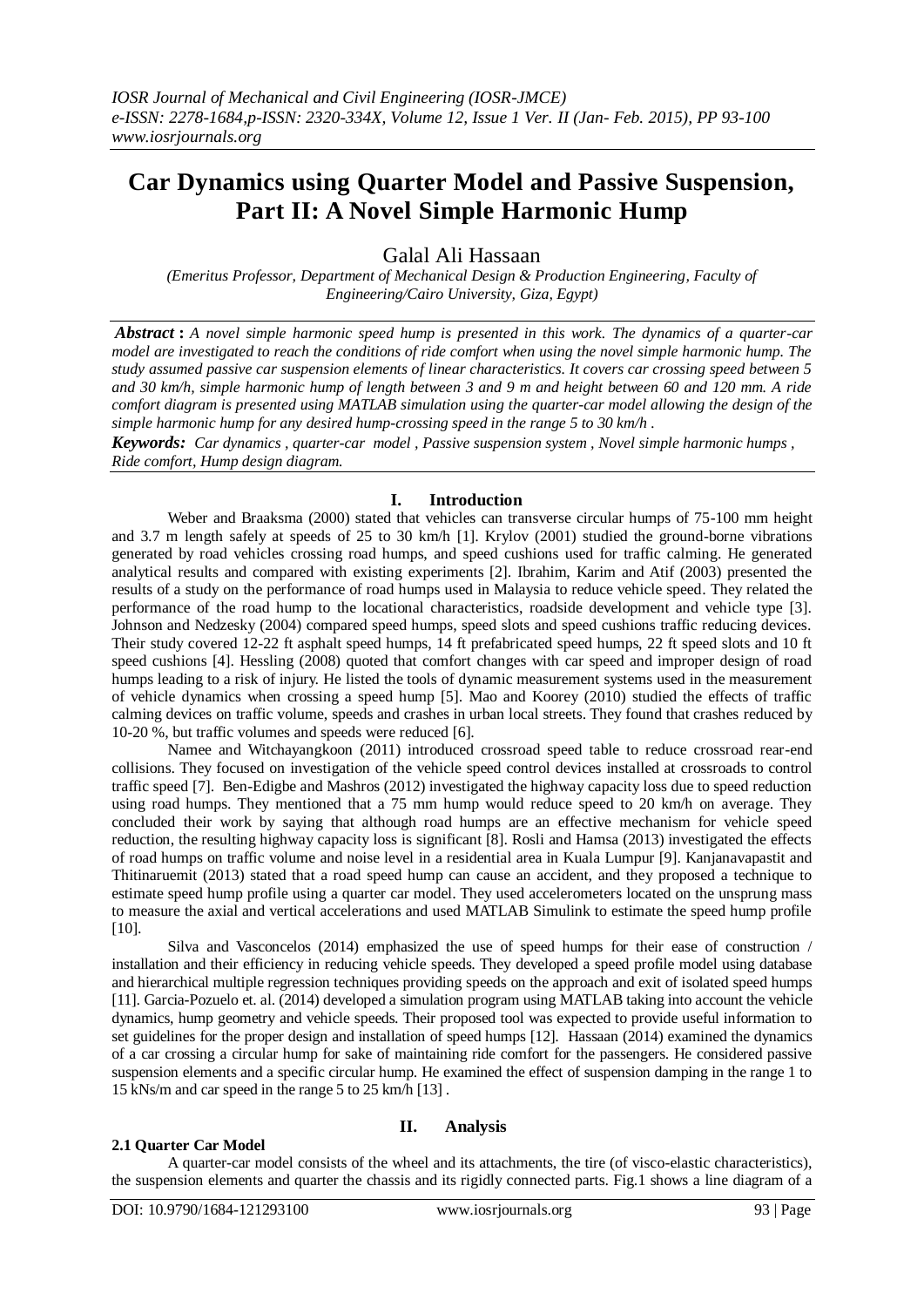car quarter physical model [14].



**Fig.1** Quarter-car physical model [14].

The parameters of the quarter-car model according to Florin, Ioan-Cosmin and Liliana are considered in this analysis except for the suspension damping coefficient  $c_2$ . Their parameter are given in Table 1 except the damping coefficient of the suspension which is set by the author 14].

| <b>Table 1:</b> Quarte-car model parameters [14]. |                                |       |
|---------------------------------------------------|--------------------------------|-------|
| <b>Parameters</b>                                 | <b>Description</b>             | Value |
| $k_1$ (kN/m)                                      | Tire stiffness                 | 135   |
| $c_1$ (kNs/m)                                     | Tire damping coefficient       | 1.4   |
| $m_1(g)$                                          | Un-sprung mass                 | 49.8  |
| $k_2$ (kN/m)                                      | Suspension stiffness           | 5.7   |
| $c_2$ (kNs/m)                                     | Suspension damping coefficient |       |
| $m_2(g)$                                          | Sprung mass                    | 466.5 |

## **2.2 Model Input**

The input is the irregularity of the road. It may take various shapes. It can be random roughness or standard humps to force drivers to reduce their vehicle speeds (say) in residential areas (speed hump). Fig.2 shows what is known as a circular hump [4].



**Fig.2** Circular hump [4].

A circular hump has the dimensions:

Height : h

Length : L

The point now is: Is the hump in Fig.2 a circular or a simple harmonic hump ?. This is because they are very close in geometry. A circular hump is simply a cylinder sector. In the x-y plane it has the mathematical model (derived by the author):

$$
y = \sqrt{{R^2 - (0.5L - x)^2}} - R\cos\alpha
$$
 (1)

where:  $R =$  hump radius,

 $L =$ hump length

 $\alpha$  = hump sector angle between terminal radii

x and y are the coordinates of any point on the hump from the hump starting point.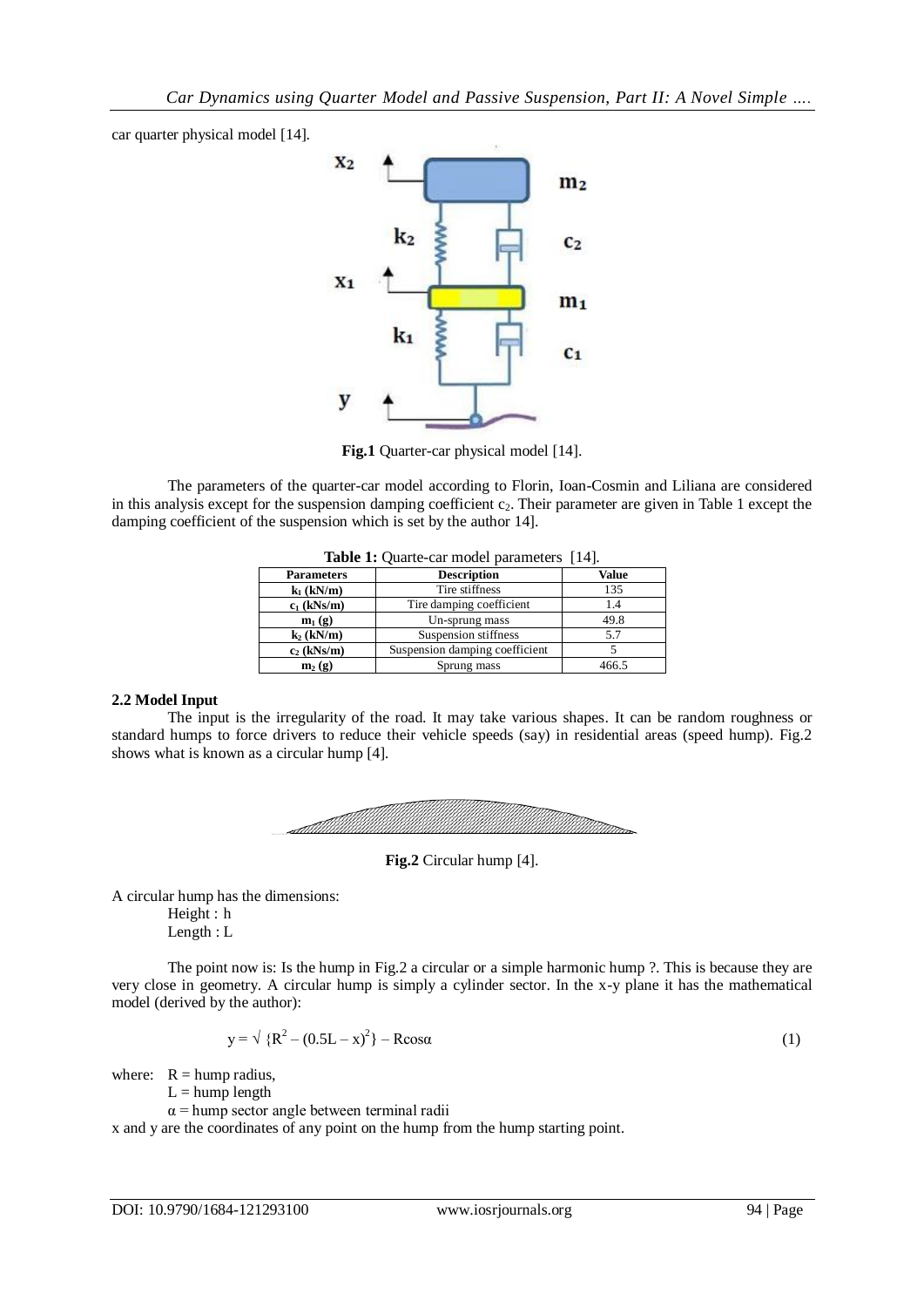The expression of 'simple harmonic hump' is a new expression used by the author. The expression is extracted from cam-follower kinematics where the simple harmonic motion is one of the motion given to camfollowers [15].

The profile of a simple harmonic hump is defined by the equation:

$$
y = h \sin \omega t \qquad \text{for } 0 \le t \le T \tag{2}
$$

Where:  $h =$ hump height (maximum y)

 $\omega$  = displacement angular frequency

 $T =$  time corresponding to  $L$ 

The angular frequency  $\omega$  is related to the displacement wave period  $\tau$  through:

$$
\omega = 2\pi / \tau = \pi / T \tag{3}
$$

This is simply because the period  $\tau$  is twice the interval T. The time T is related to the car speed V (km/h) through:

$$
T = L/(1000V/3600) = 3.6L/V \t s
$$
 (4)

Combining Eqs.3 and 4 gives  $\omega$  as:  $ω = πV / (3.6L)$  rad/s

Eqs.1 and 2 are used to draw the profile for both circular and simple harmonic humps. A MATLAB generated the hump profile for a 100 mm height and 3 m length as shown in Fig.3.



As depicted from Fig.3, both profiles have:

- Same starting point.
- Same end point.
- Same maximum point.
- Same going down half.
- Deviation in the going up half (about 5 % maximum).

#### **2.3 Mathematical Model**

Writing the differential equation of the unsprung and sprung masses of the quarter-car model yields the following two equations:

$$
m_1x_1'' + (c_1+c_2)x_1' - c_2x_2' + (k_1+k_2)x_1 - k_2x_2 = k_1y + c_1y'
$$
\n(5)

$$
m_2x_2'' - c_2x_1' + c_2x_2' - k_1x_1 + k_2x_2 = 0
$$
\n<sup>(6)</sup>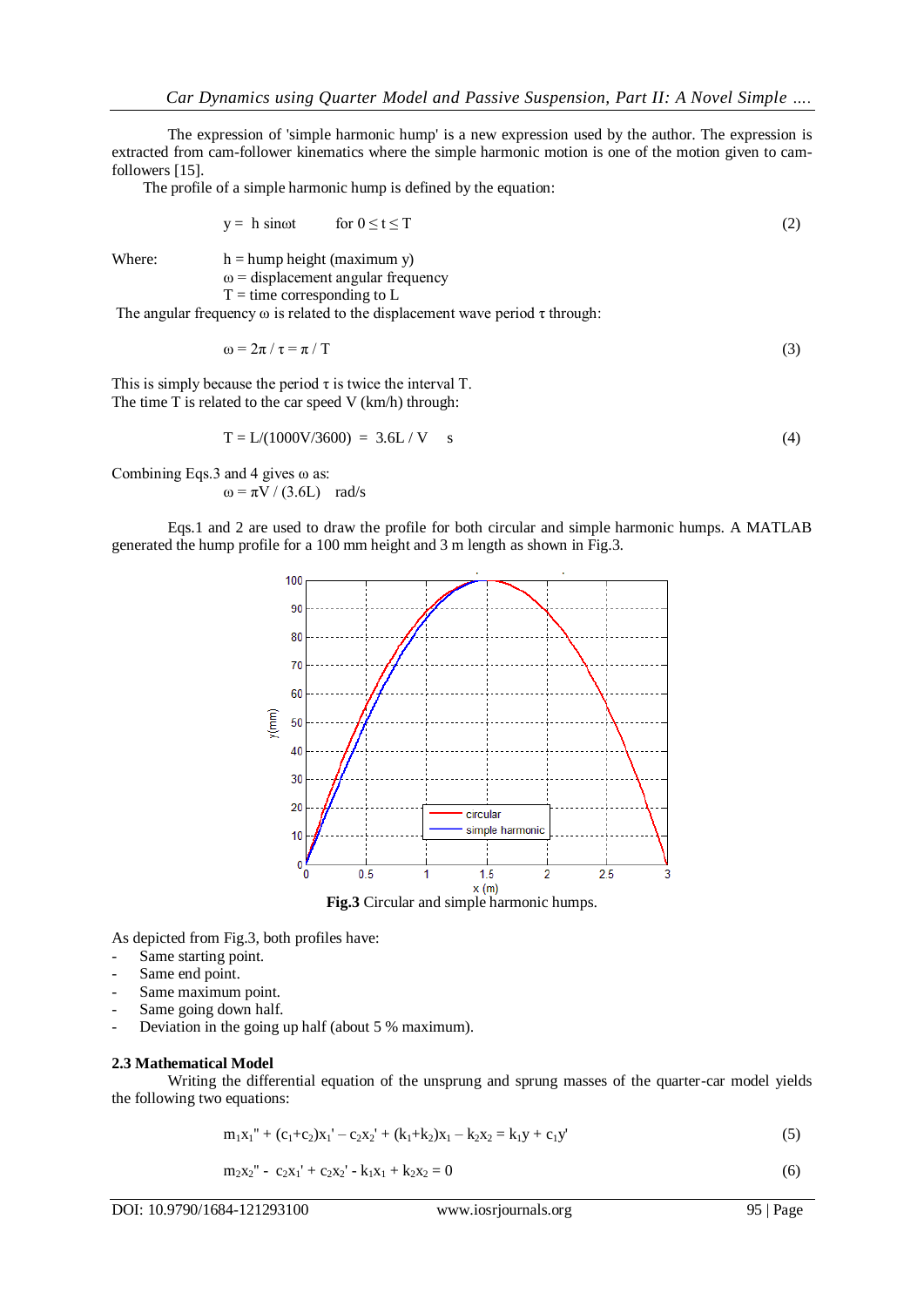The state model of the dynamic system is driven from Eqs.5 and 6 as follows:

State variables:  $z_1$ ,  $z_2$ ,  $z_3$  and  $z_4$ . The state variables are related to the masses displacements  $x_1$ ,  $x_2$  and velocities  $x_1$ ',  $x_2$ ' as:

$$
z_1 = x_1
$$
,  $z_2 = x_1$ '  
 $z_3 = x_2$ ,  $z_4 = x_2$ ' (7)

Output variable:

The output variable of the quarter-car model is the sprung mass motion,  $x_2$ . It is related to the state variables through:

$$
x_2 = z_3 \tag{8}
$$

State model:

Combining Eqs.5, 6 and 7 gives the state model of the quarter-car model as:

$$
z_1' = z_2
$$
  
\n
$$
z_2' = (1/m_1) \{k_1y + c_1y' - (c_1+c_2)z_2 - (k_1+k_2)z_1 + k_2z_3\}
$$
\n(9)

$$
z_3 = z_4 \tag{11}
$$

$$
z_4 = (1/m_2) \{c_2 z_2 - c_2 z_4 + k_2 z_1 - k_2 z_3\}
$$
\n(12)

## **III. Quarter-Car Model Dynamics**

- The state model of this dynamic problem is linear since the suspension parameters are assumed constant (linear characteristics).
- MATLAB is used to solve this problem using its command "ODE45" [16,17].
- The sprung mass motion is excited by the hump displacement only, i.e. zero initial conditions are set in the solution comment.
- Time span is set to twice the half-period, T of the hump.
- The car speed is changed in the range: 5 to 30km/h when crossing the hump with 2.5 km/h increment.
- The height of the simple harmonic hump is changed in the range: 60 to 120 mm with 20 mm increment.
- The length of the simple harmonic hump is changed in the range: 3 to 9 m with 1 m increment.
- The purpose of this research was to emphasise the effect of the dimensions of the simple harmonic hump on the sprung mass displacement and the ride comfort in terms of the maximum sprung-mass acceleration in  $m/s<sup>2</sup>$ .

## **3.1 Sprung-mass Displacement**

The displacement of the sprung-mass as generated by MATLAB for a car velocity of 25 km/h, hump height of 5 m, besides the system parameters in Table I and the hump height range stated before is shown in Fig.4.



**Fig.4** Sprung-mass displacement for  $V = 25$  km/h.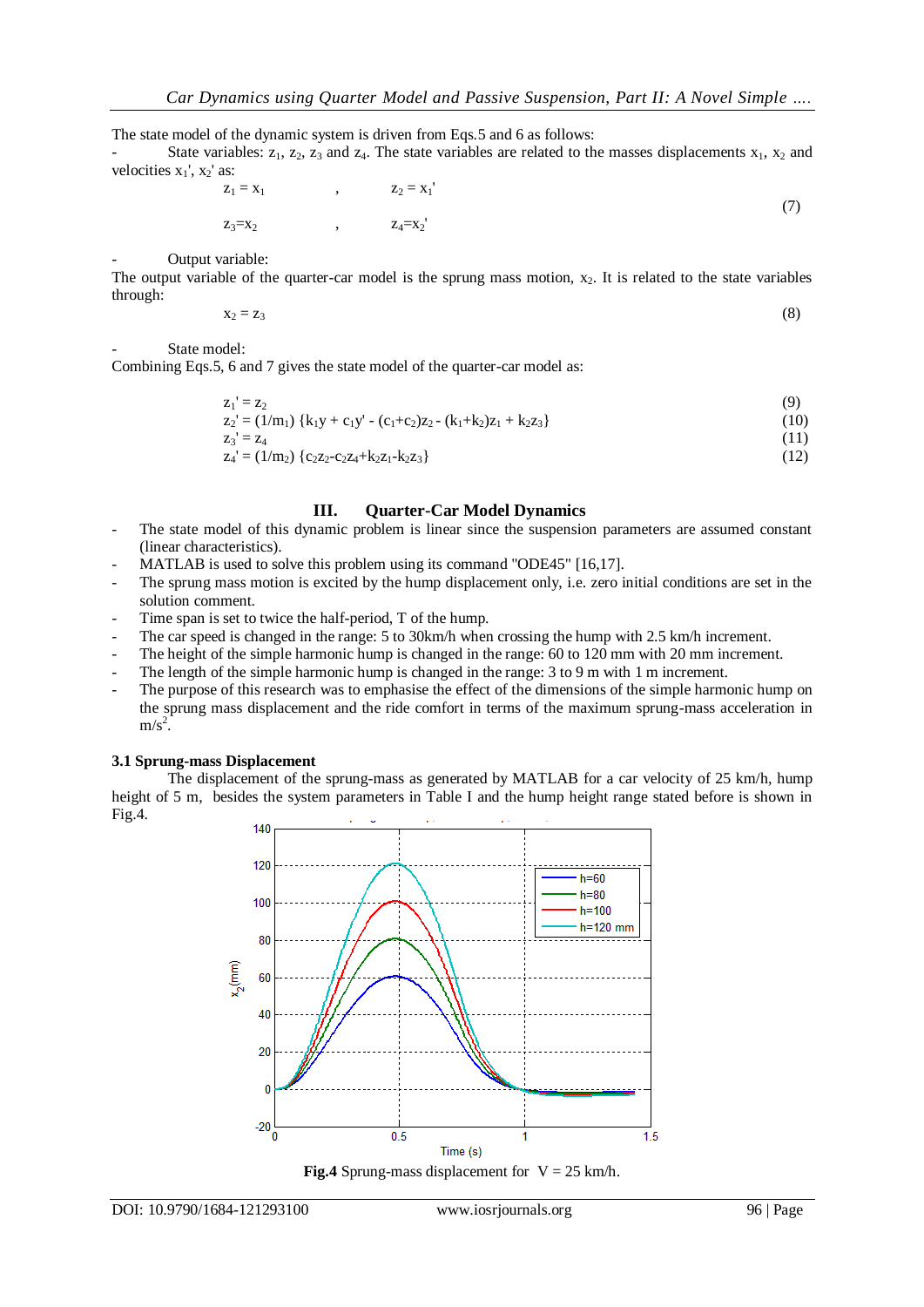## **3.2 Sprung-mass Maximum and Minimum Displacements**

- As clear from all the sprung-mass response of the quarter model as shown in Fig.4, the displacement reaches a maximum value then drops to a minimum value as the car crosses the hump.
- The maximum and minimum displacements of the sprung-mass depend on the hump dimensions for a specific car speed.
- Figs.5 and 6 illustrate graphically this relation obtained using the MATLAB commands "max" and "min" respectively.



**Fig.5** Sprung-mass maximum displacement at  $v = 25$  km/h.



## **3.3 Sprung-mass Acceleration**

The sprung-mass acceleration is the second derivative of its displacement with respect to time.

- The MATLAB command "diff" to differentiate the x2-t response twice producing the acceleration.
- Doing this, it didn't give any useful information.
- The author tried to overcome this pug by fitting an  $8<sup>th</sup>$  order polynomial to the displacement time response, then differentiated this polynomial analytically yielding the sprung-mass acceleration.
- A sample result of this procedure is shown in Fig.7 showing the effect of the dimensions of circular hump on car dynamics when crossing the hump with 25 km/h speed.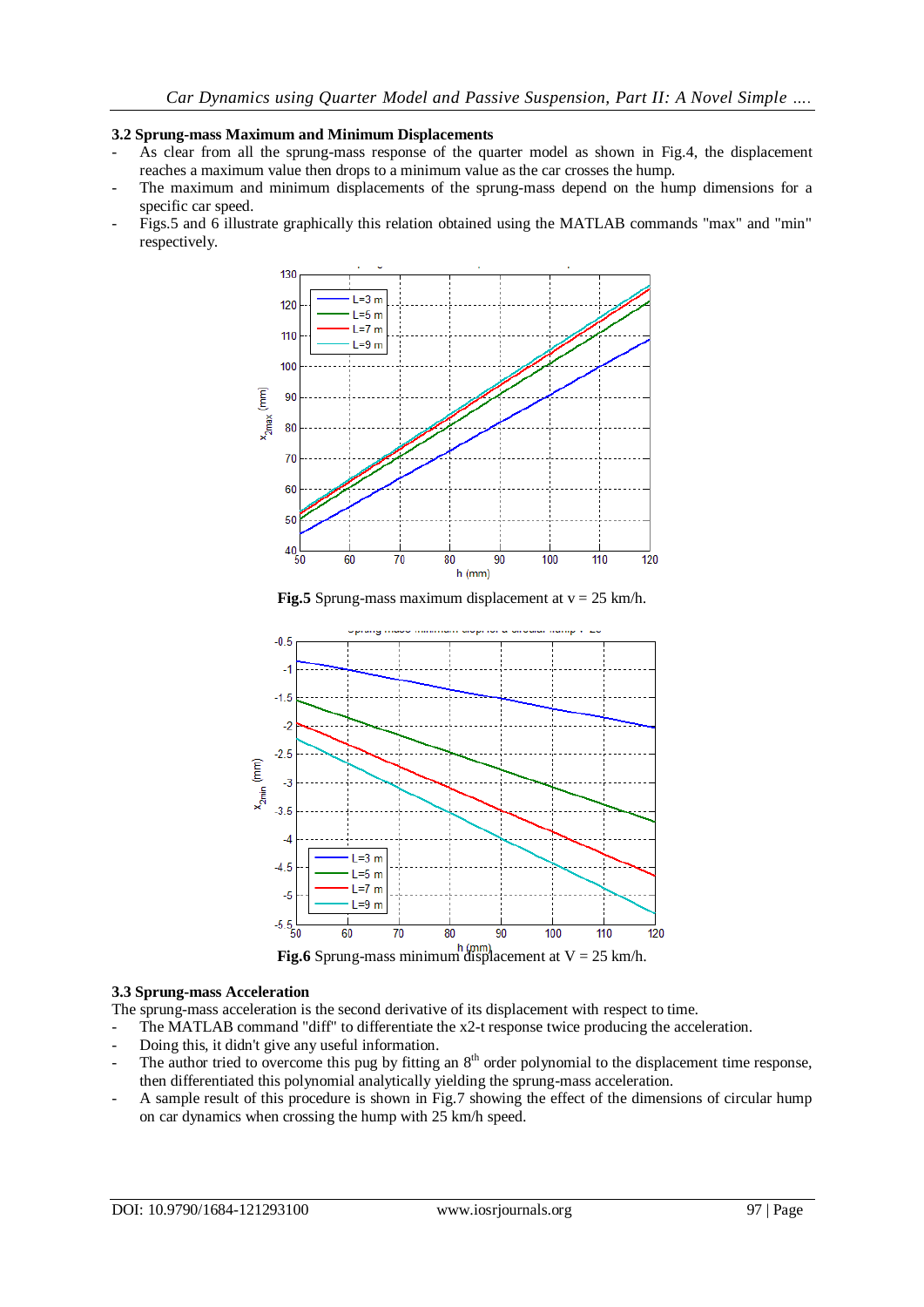

- The maximum acceleration of the sprung-mass at certain car speed depends on the hump dimensions With a 25 km/h car speed a simple harmonic hump of 9 m length has maximum accelerations within the ride comfort range of  $< 0.8$  m/s2 according to ISO 2631 [18].
- Any other value of hump length  $< 9$  m is expected to produce uncomforting.

# **3.4 Maximum Car Speed for Ride Comfort**

According to ISO 2631, the ride comfort range starts from 0.8  $m/s^2$  [18]. Imposing this limit on the car dynamics of a quadratic-car model when passing a simple harmonic hump of the dimensions stated in section III gives an estimation for the maximum car speed when passing the hump for accepted ride comfort. This maximum car speed is given graphically in Fig.8 against hump length for hump height in the range:  $60 \le h \le$ 120 mm.



**Fig.8** Car maximum speed for ride comfort across the simple harmonic hump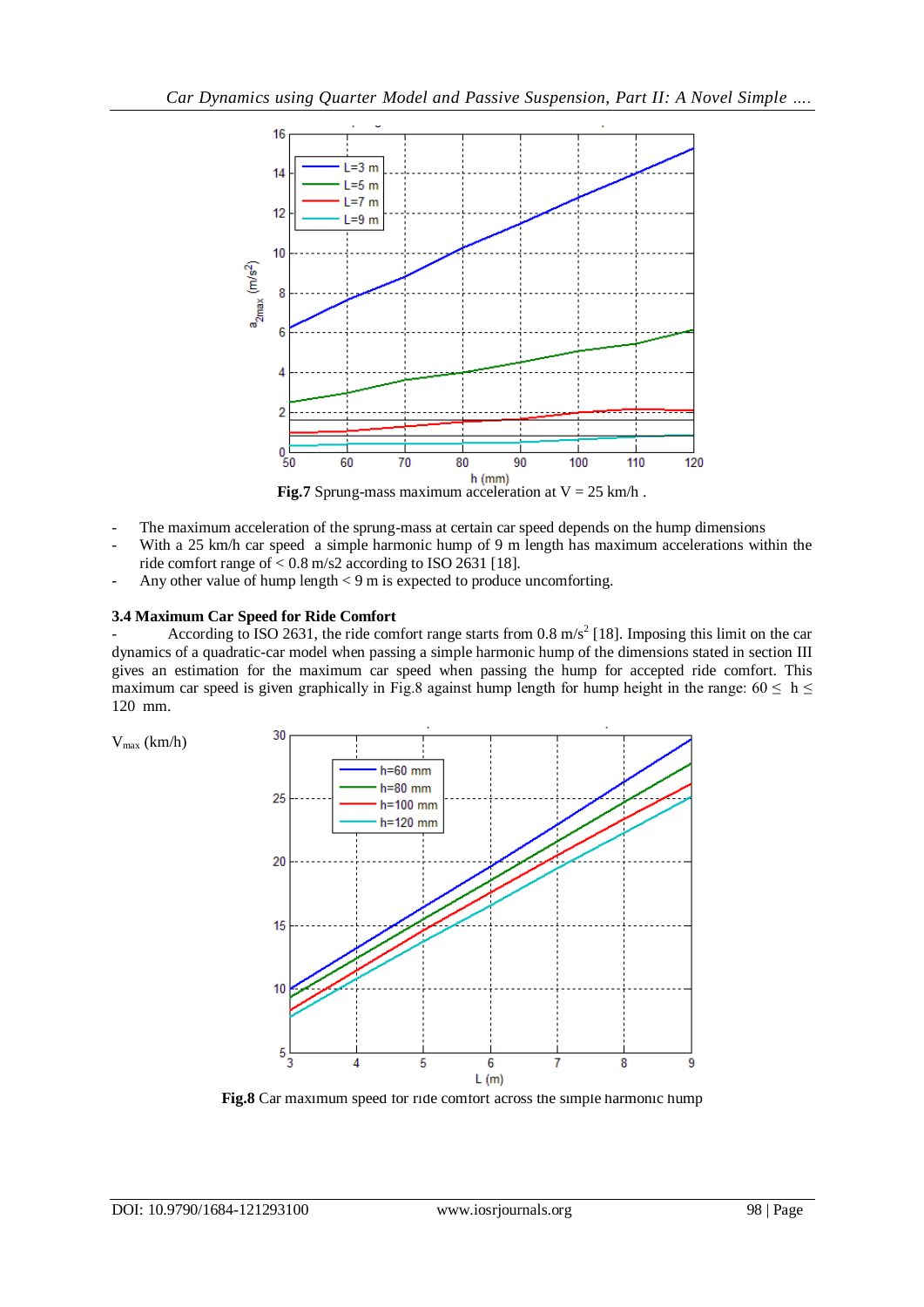# **IV. Conclusion**

- A quarter-car model with passive elements was used in this study to investigate the car dynamics during passing a new proposed simple harmonic hump.
- The damping coefficient of the suspension was kept constant at 5 kNs/m.
- Car speed between 5 and 30 km/h was considered during crossing the simple harmonic hump.
- Hump length between 3 and 9 m was considered...
- Hump height between 60 and 120 mm was considered.
- The undershoot decreased as the suspension damping coefficient increased.
- Ride comfort was considered through investigating the maximum unsprung mass acceleration during crossing the hump.
- The simulation of the quarter-car model using MATLAB showed that it is possible to reach a car speed of 30 km/h when crossing the simple harmonic hump if the hump is designed with 9 m length and 60 mm height.
- A diagram was provided allowing the design parameters of the simple harmonic hump for desired hump crossing speeds in the range 7.5 to 30 km/h.
- A 25 km/h hump crossing speed can be safely used for a simple harmonic hump of (9 m, 120 mm), (8.6 m, 100 mm), (8.1 m, 80 mm), (7.6 m, 60 mm) hump dimensions.
- A 20 km/h hump crossing speed can be safely used for a simple harmonic hump of (7.2 m, 120 mm), (6.75 m, 100 mm), (6.5 m, 80 mm), (6.1 m, 60 mm) hump dimensions.
- A 15 km/h hump crossing speed can be safely used for a simple harmonic hump of (5.4 m, 120 mm), (5.15 m, 100 mm), (4.75 m, 80 mm), (4.55 m, 60 mm) hump dimensions.
- A 10 km/h hump crossing speed can be safely used for a simple harmonic hump of (3.7 m, 120 mm), (3.5 m, 100 mm), (3.2 m, 80 mm), (3 m, 60 mm) hump dimensions.

## **References**

- [1]. P. Weber and J. Braaksma, Towards a North American geometric standard for speed humps, ITE Journal, January, 30-34, 2000.
- [2]. V. Krylov, Generalization of ground elastic waves by road vehicles, Journal of Computational Acoustics, 9(3), 919-933, 2001.
- [3]. N. Ibrahim, M. Karim and W. Atif, Road humps as traffic calming devices, Proceedings of the Eastern Asia Society for Transportation Studies, 4, October, 1435-1441, 2003.
- [4]. L. Johnson and A. Nedzesky, A comparative study of speed humps, speed slots and speed cushions, ITE Annual Meeting, 2004.
- [5]. J. Hessling, Analysis and synthesis of speed limiting road humps, Second Meeting on Analysis of Dynamic Measurements, London 18/11, 2008.
- [6]. J. Mao and G. Koorey, Investigating and modeling the effects of traffic calming devices, IPENZ Transportation Group Conference, Christchurch, New Zealand, March 2010.
- [7]. S. Namee and B. Witchayangkoon, Crossroads vertical speed control devices: suggestion from observation, , International Transaction Journal of Engineering, Management & Applied Sciences & Technologies, 2(2), 161-171, 2011.
- [8]. J. Ben-Edigbe and N. Mashros, Effect of highway capacity loss resulting from road humps, ", International Journal of Engineering and Technology, 4(2), 121-125, 2012.
- [9]. N. Rosli and A. Hamsa, Evaluating the effects of road hump on traffic volume and noise level at Taman Keramat residential area, Kuala Lampur, Proceedings of the Eastern Asia Society for Transportation Studies , 9, 1171-1188, 2013.
- [10]. A. Kanjanavapastit and A. Thitinaruemit, Estimation of speed hump profile using quarter car model, Social and Behavioral Sciences, 88, 256-273, 2013.
- [11]. A. Silva and A. Vasconcelos, Development of a speed profile model for isolated speed humps, The 93<sup>rd</sup> Annual Meeting of the Transportation Research Board, Washingto, 12-16 January, 1-12, 2014.
- [12]. D. Garcia-Pozuelo, A. Gauchia, E. Olmeda and V. Diaz, Bump modeling and vehicle vertical dynamics prediction, Hindawi Publishing Corporation, Article ID: 736576, 1-10, 2014.
- [13]. G. A. Hassaan, Car dynamics using quarter model and passive suspension, Part I: Effect of suspension damping and car speed, International Journal of Computer Technologies , 1(2), 1-9, 2014.
- [14]. A. Florin, M. Ioan-Cosmin and P. Liliana, Passive suspension modeling using MATLAB, quarter-car model, input signal step type, New Technologies and Products in Machine Manufacturing Technologies, 258-263, January 2013.
- [15]. O. Vinogradov, Fundamentals of kinematics and dynamics of machines and mechanisms, CRC Press, 2000, p.115.
- [16]. M. Hatch, Vibration simulation using MATLAB and ANSYS, CRC Press, 2000.
- [17]. R. Dukkipati, Solving vibration analysis problems using MATLAB, New Age International, 2007.
- [18]. Y. Marjanen, Validation and improvement of the ISO 2361-1 (1997) standard method for evaluating discomfort from whole-body vibration in a multi-axis environment, Ph.D. Thesis, Loughborough University, January, 2010.

# **Dedication**

- I dedicate this work to the sole of late Prof. Ahmed Ezzat Professor of System Dynamics at the Department of Mechanical Design & Production, Faculty of Engineering, Cairo University in the 1960's.
- Prof. Ezzat taught me System dynamics courses between 1968 and 1970.
- He was the reason to love this specialization and join his department in 1970 as teaching assistant and conduct research in this field up to now.